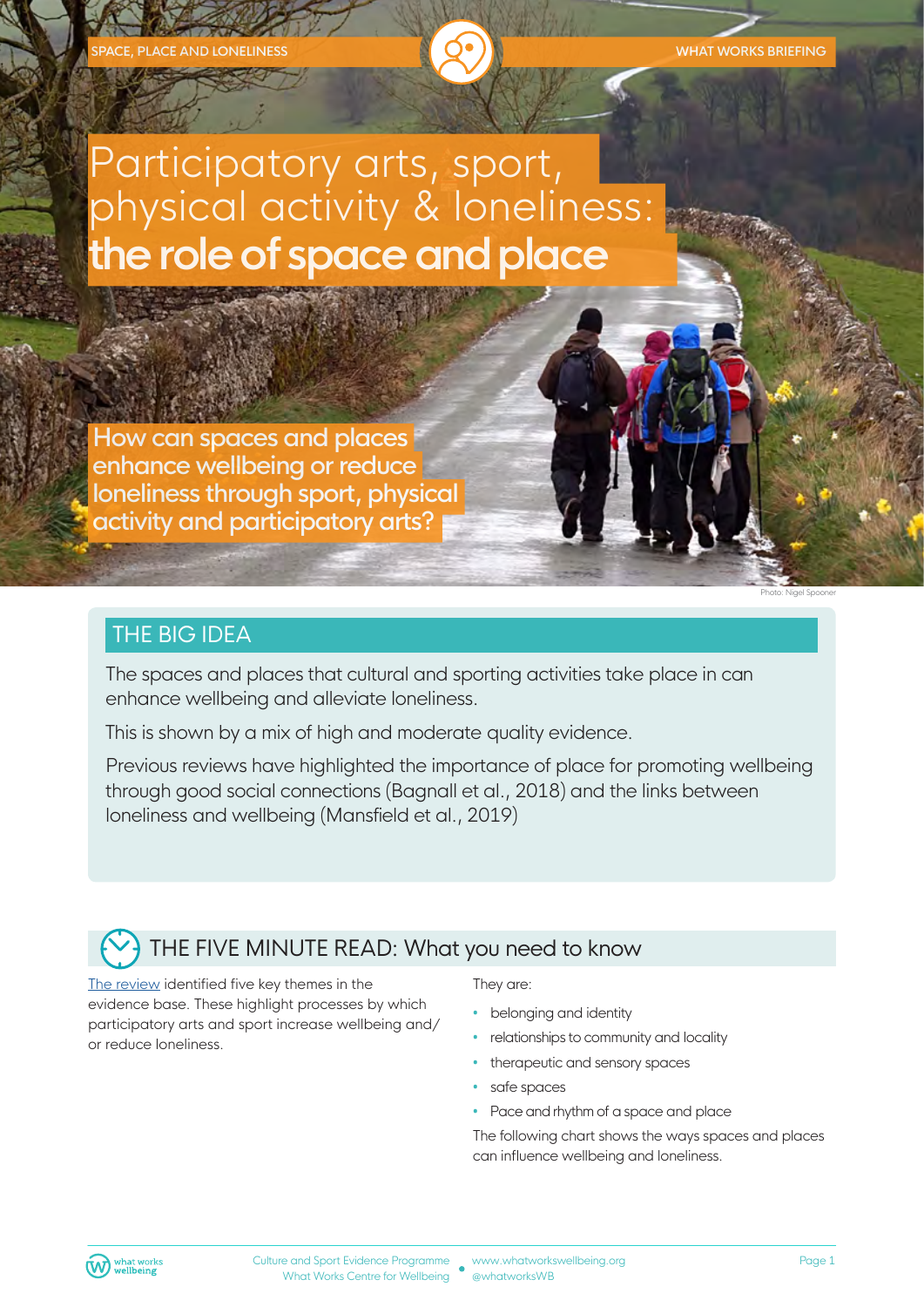

ACTIVITIES KEY PROCESSES



#### Definitions explained

- **Sports/physical activity**: any kind of sport or physical exercise.
- **Participatory arts:** the active participation in any form of creative activity using voice, body or inanimate objects to convey artistic expression.
- **Space or place:** the physical and social characteristics of places including things like community, neighbourhood or physical environment, or particular kinds of places – for example, public parks, green spaces or leisure centres. Place may refer to a location and its activities as well as the people in it.

# WE SIFTED THROUGH **11,088** STUDIES AND 59 HAVE BEEN INCLUDED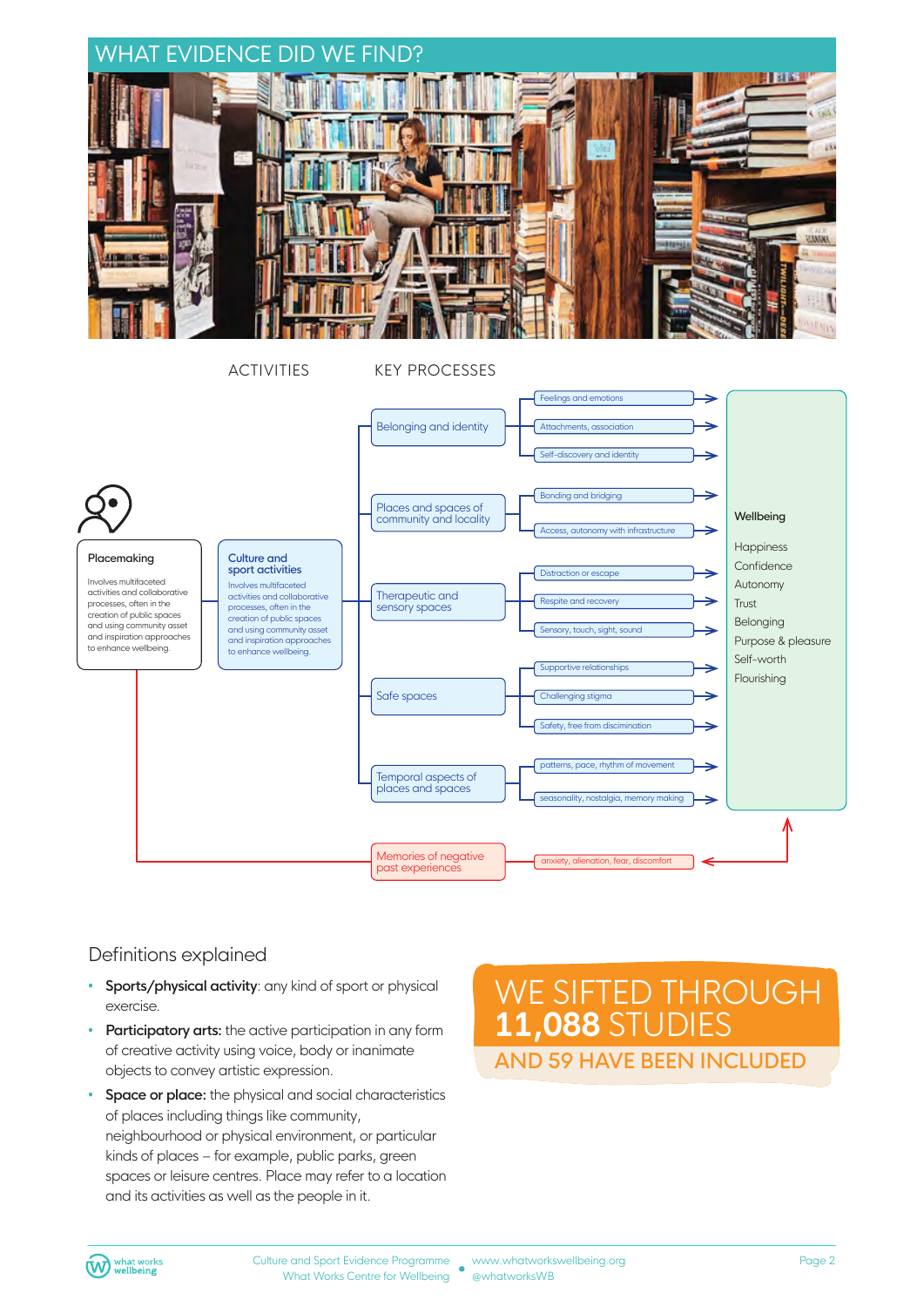### WHAT EVIDENCE DID WE FIND?

#### THREE TYPES OF EVIDENCE

#### **STRONG**



We can be confident that the evidence can be used to inform decisions.

**PROMISING** 



We have moderate confidence. Decision makers may wish to incorporate further information to inform decisions.

#### **INITIAL**

å

We have low confidence. Decision makers may wish to incorporate further information to inform decisions.

#### Belonging and identity in place and space

**Feelings and emotions can be awakened** in certain spaces and places. This is especially the case through inclusive practices, encouraging a sense of belonging. This enhances wellbeing or alleviates loneliness.

**Attachment, association, processes of connection to places** can be enhanced by evoking different memories depending on the history of the place and its meaning for the individual. This can happen through sensory stimulation (sights, sounds, smell, touch) aroupositive emotions. When memories have a more negative connotation, it can also happen by facilitating transformational processes.

**Self-discovery and identity** represent those processes of reflection about personal values, beliefs and views that can lead to enhanced wellbeing. These can be facilitated by allowing opportunities for learning, collaboration, connection, curiosity, healing and recovery and enabling a sense of security and authenticity.

# $\bigcap$

#### Therapeutic and sensory spaces

**Amplifying opportunities for places and spaces to evoke the sense of sight, sound, touch, taste and feel can enhance wellbeing.** These senses can generate feelings of distraction and escape from everyday stresses and support recovery from distressing experiences. There seems to be some added value in nature-based activities in enhancing therapeutic and sensory benefits of physical activities.

#### <u>ිපි</u>  $\Theta$ <u>ිර</u> Community and locality

**The shared interests, experiences and values of participants in physical spaces and communities can enhance wellbeing.** Enhancing these positive collective experiences is important.

**Availability of and access to opportunities for participants to maximise the meaning of places and spaces for themselves** can make a difference to their engagement. This, in turn, can enhance wellbeing.

**Ensuring inclusivity in a space or place through participatory arts, sport and physical activity is central to optimising wellbeing.** This is because group divisions – such as class, gender, ethnicity, age and ability – can be reinforced by place and space the activity takes place in.

C<br>1 â Patterns and rhythms of space and place

**Places and spaces and the activities that take place in them create patterns or rhythms of movement that can enhance wellbeing.**

The creation of slower rhythms of movement can lead to feelings of relaxation and faster paced rhythms can evoke feelings of excitement. Both create opportunities for enhanced wellbeing.

Temporal aspects of a place are connected to the seasons, heritage, histories, storytelling, memories and nostalgia which can all be drawn on in enhancing wellbeing through place-based activities.

# Safe spaces

**Safe spaces support good wellbeing and can alleviate loneliness.** This is because they are free from bias, criticism, prejudice, discrimination, harassment and threatening actions allowing people to feel comfortable to discuss or reflect on sensitive issues.

A safe space can facilitate honest, transparent, and authentic experiences. These experiences can be the starting point to facilitating the processes of challenging stigma and creating relationships who are free from criticism and harassment.